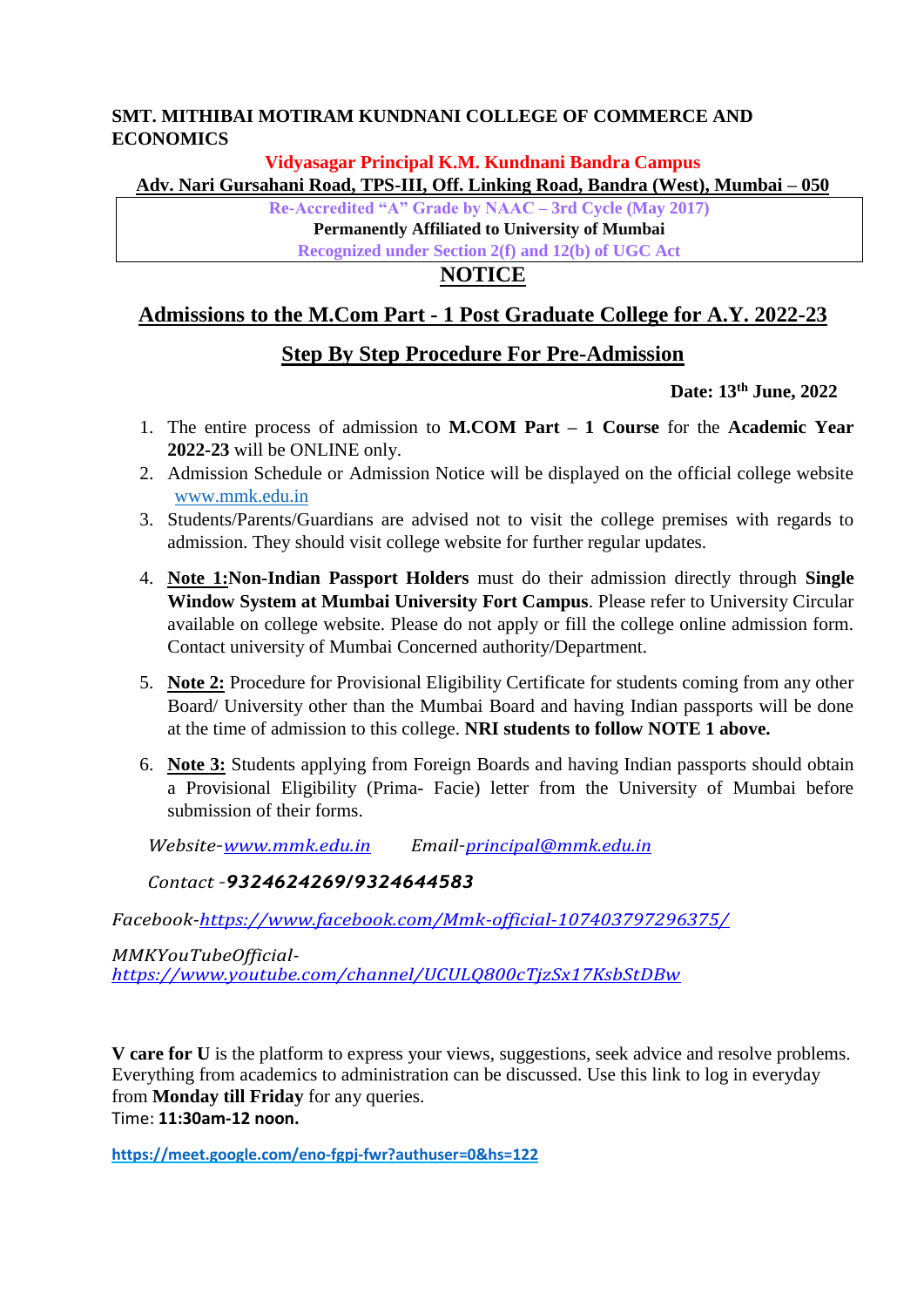# **Step by step procedure to college Online admission**

| *Note: - 1. Please provide clear passport size photo. Please do not upload selfies<br>2. Please provide clear picture of signature (for signature a plain paper and with the black pen<br>put your signature and scan it with the help of your mobile)<br>3. * Marks Fields are mandatory to be filled<br>4. Please Keep also the necessary documents ready for uploading in JPG/Pdf format<br>5. Once the form is confirmed no changes can be done |                                                                                                                                                                                                                                                                                                    |  |  |  |
|-----------------------------------------------------------------------------------------------------------------------------------------------------------------------------------------------------------------------------------------------------------------------------------------------------------------------------------------------------------------------------------------------------------------------------------------------------|----------------------------------------------------------------------------------------------------------------------------------------------------------------------------------------------------------------------------------------------------------------------------------------------------|--|--|--|
| Step 1                                                                                                                                                                                                                                                                                                                                                                                                                                              | Click on the: - https://enrollonline.co.in/Registration/Apply/MMK                                                                                                                                                                                                                                  |  |  |  |
| Step 2                                                                                                                                                                                                                                                                                                                                                                                                                                              | After link is opened, Click on Register Now<br>Enter your Email id, contact number, create your own Username and Password and then Click on<br>Submit<br>You will get a SMS regarding successful registration with Username and Password.                                                          |  |  |  |
| Step 3                                                                                                                                                                                                                                                                                                                                                                                                                                              | Read the instructions carefully and then click on <b>Continue</b> to proceed.                                                                                                                                                                                                                      |  |  |  |
| Step 4                                                                                                                                                                                                                                                                                                                                                                                                                                              | After Clicking on Continue and it will show up menu option for form filling                                                                                                                                                                                                                        |  |  |  |
| Step 5                                                                                                                                                                                                                                                                                                                                                                                                                                              | Enter your proper and correct personal data, and Click on 'Save Next'                                                                                                                                                                                                                              |  |  |  |
| Step 6                                                                                                                                                                                                                                                                                                                                                                                                                                              | Fill the address details and click on save and next.                                                                                                                                                                                                                                               |  |  |  |
| Step 7                                                                                                                                                                                                                                                                                                                                                                                                                                              | Enter your Last Qualifying Exam Details<br>Select THIRD YEAR SEM 5 & SEM 6, if you hold semester pattern AND ENTER TOTAL OF<br>SEM 5 & SEM 6 MARKS<br><b>OR</b><br>SELECT THIRD YEAR YEARLY PATTERN if you hold yearly pattern<br>(Please enter the details carefully).and click on save and next. |  |  |  |
| Step 8                                                                                                                                                                                                                                                                                                                                                                                                                                              | In the Educational details kindly enter your 10 <sup>th</sup> Std OR 12 <sup>th</sup> and THIRD YEAR details and click<br>on save and next.                                                                                                                                                        |  |  |  |
| Step 9                                                                                                                                                                                                                                                                                                                                                                                                                                              | Fill the Subject by selecting subject or subject group and click on save and next.                                                                                                                                                                                                                 |  |  |  |
| Step 10                                                                                                                                                                                                                                                                                                                                                                                                                                             | Upload Photo and Signature and click on save and next.                                                                                                                                                                                                                                             |  |  |  |
| Step 11                                                                                                                                                                                                                                                                                                                                                                                                                                             | Click on <b>Pay Now</b> button to do the registration amount payment.                                                                                                                                                                                                                              |  |  |  |
| Step 12                                                                                                                                                                                                                                                                                                                                                                                                                                             | After Payment is Successful you will get Registration confirmation.                                                                                                                                                                                                                                |  |  |  |
| Step 13                                                                                                                                                                                                                                                                                                                                                                                                                                             | Click on PREVIEW button to check all the details entered by you in the form are correct. If any<br>correction is there then please do the necessary changes and Click on Confirm Application                                                                                                       |  |  |  |
| Step 14                                                                                                                                                                                                                                                                                                                                                                                                                                             | After Complete Process is done, Click on Print Application to take copy of the form filled also<br>click on the <b>Print Receipt</b> to take the copy of Payment receipt                                                                                                                           |  |  |  |
| *******ONCE THE FORM IS CONFIRM NO CHANGES WILL BE DONE*******                                                                                                                                                                                                                                                                                                                                                                                      |                                                                                                                                                                                                                                                                                                    |  |  |  |